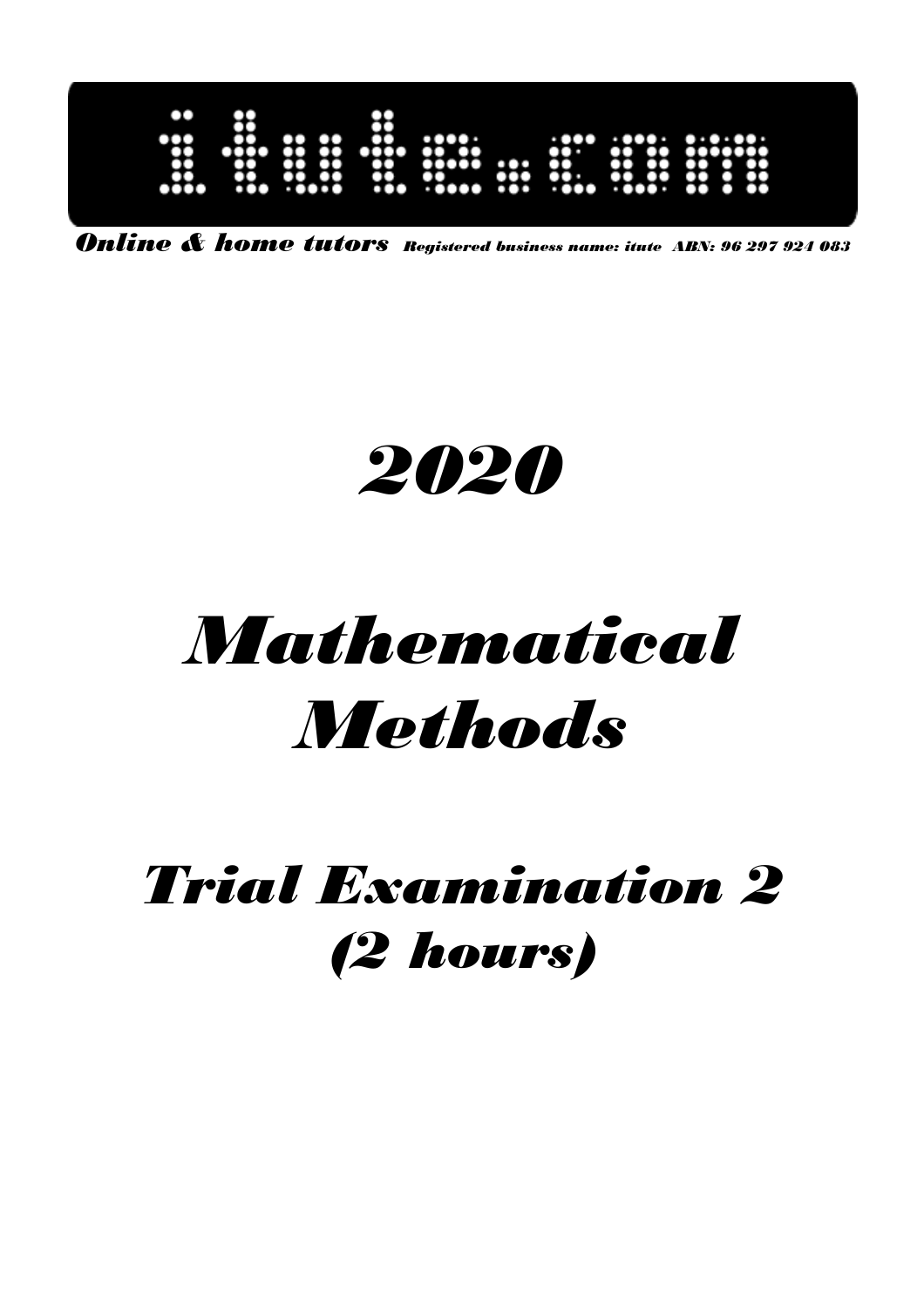### **SECTION A Multiple-choice questions**

#### **Instructions for Section A**

Answer **all** questions. Choose the response that is **correct** for the question. A correct answer scores 1, an incorrect answer scores 0. Marks will **not** be deducted for incorrect answers. **No** marks will be given if more than one answer is completed for any question. Unless otherwise indicated, the diagrams in this examination are **not** drawn to scale.

**Question 1** The graph of  $y = x^2 + b$  is transformed to the graph of *a*  $y = ax^2 + \frac{b}{x}$ .

The sequence of transformations is

- A. Dilation from the *y*-axis by a factor of *a* , dilation from the *x*-axis by a factor of *a*
- B. Dilation from the *y*-axis by a factor of  $a^{-1}$ , dilation from the *x*-axis by a factor of  $a^{-1}$
- C. Dilation from the *y*-axis by a factor of *a*, dilation from the *x*-axis by a factor of  $a^{-1}$
- D. Dilation from the *y*-axis by a factor of  $a^{-1}$ , dilation from the *x*-axis by a factor of a
- E. Dilation from the *y*-axis by a factor of *a* , dilation from the *x*-axis by a factor of *a* , translation by *ab* in in the positive *x*-direction

**Question 2** Given  $1 + x^n = (1 + x)(a_0 + a_1x + a_2x^2 + a_3x^3 + ... + a_{n-1}x^{n-1})$ 1 3 3 2  $1 + x^n = (1 + x)(a_0 + a_1x + a_2x^2 + a_3x^3 + ... + a_{n-1}x^n)$ *n*  $x^n = (1+x)(a_0 + a_1x + a_2x^2 + a_3x^3 + ... + a_{n-1}x^{n-1})$  where  $x \in R \setminus \{0\}$ , odd integer  $n > 2$ and  $a_0$ ,  $a_1$ ,  $a_2$ ,  $a_3$ , ...,  $a_{n-1}$  are coefficients, the sum of the coefficients equals

- A. 0 only
- B. 1 only
- C. 0 or  $n-1$
- D. 1 or *n*
- E. 0 or  $n+1$

**Question 3** Consider  $y = f(x)$ . If the area bounded by  $y = \alpha f(x)$  and the *x*-axis equals the area bounded by  $y = f \left| \frac{x - b}{\beta} \right|$ J  $\backslash$  $\overline{\phantom{a}}$ l  $=f\left(\frac{x-1}{2}\right)$ β  $y = f\left(\frac{x-b}{a}\right)$  and the *x*-axis, where *b*,  $\alpha, \beta \in R \setminus \{0\}$ , then

- A.  $\alpha + \beta^{-1} = 0$
- B.  $\alpha^{-1} \beta = 0$
- C.  $\alpha^{-1} + \beta = 0$
- D.  $\alpha^{-1} \beta^{-1} = 0$
- E.  $\alpha + b\beta^{-1} = 0$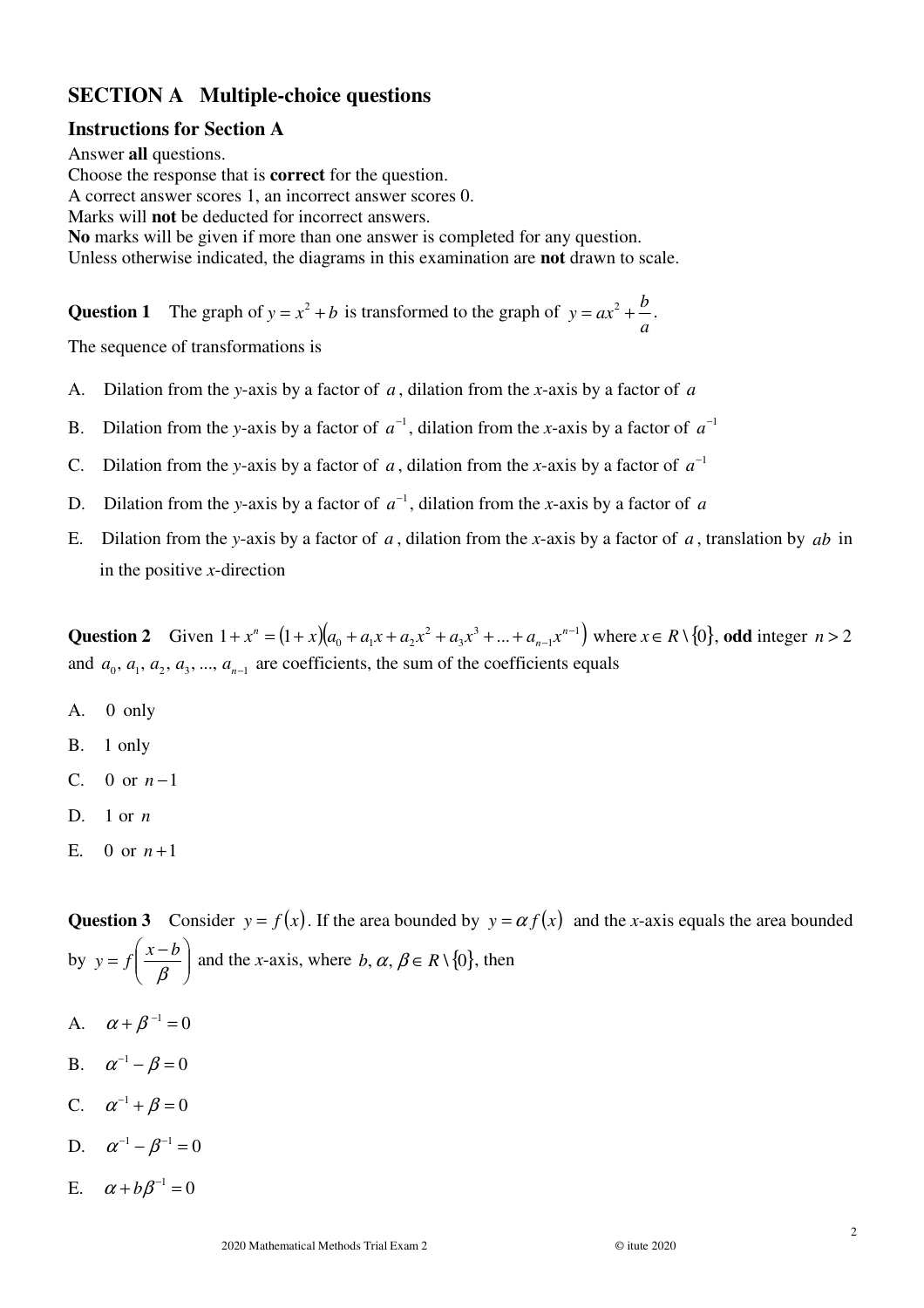**Question 4**  $5^{\log_a b}$  can be written as

- A.  $b^{-\log_5 a}$ **B**.  $(b^{-\log_5 a})^{-1}$
- **C**.  $b^{(\log_5 a)^{-1}}$
- D.  $b^{(-\log_5 a)^{-1}}$
- E.  $b^{-\log_a 5}$

**Question 5** The graph of  $y = a_0 + a_1x + a_2x^2 + a_3x^3$ 2  $y = a_0 + a_1 x + a_2 x^2 + a_3 x^3$  and the graph of  $x = a_0 + a_1 y + a_2 y^2 + a_3 y^3$ 2  $x = a_0 + a_1 y + a_2 y^2 + a_3 y^3$ , where  $a_0, a_1, a_2, a_3 \in R$ , have

- A. only one intersection
- B. only two intersections
- C. only three intersections
- D. no more than five intersections
- E. a maximum of nine intersections

Question 6 Consider  $f(x) = (x+1)^n$  and  $x \in [0,1]$ . The average value of  $f(x)$  equals the average rate of change of  $f(x)$  with respect to *x* over the interval [0, 1] when *n* is closest to

- A. 0.53
- B. 1.53
- $C. 2.53$
- D. 3.81
- E. 3.82

|                  |  | <b>Question 7</b> The area of the regions bounded by the curve $y = \frac{1}{3}x(4x^2 - 1)$ and its inverse is closest to |  |  |  |  |  |
|------------------|--|---------------------------------------------------------------------------------------------------------------------------|--|--|--|--|--|
| A. $\frac{4}{3}$ |  |                                                                                                                           |  |  |  |  |  |
| B. $\frac{5}{4}$ |  |                                                                                                                           |  |  |  |  |  |
| C. $\frac{6}{5}$ |  |                                                                                                                           |  |  |  |  |  |
| D. $\frac{7}{6}$ |  |                                                                                                                           |  |  |  |  |  |
| E. $\frac{8}{7}$ |  |                                                                                                                           |  |  |  |  |  |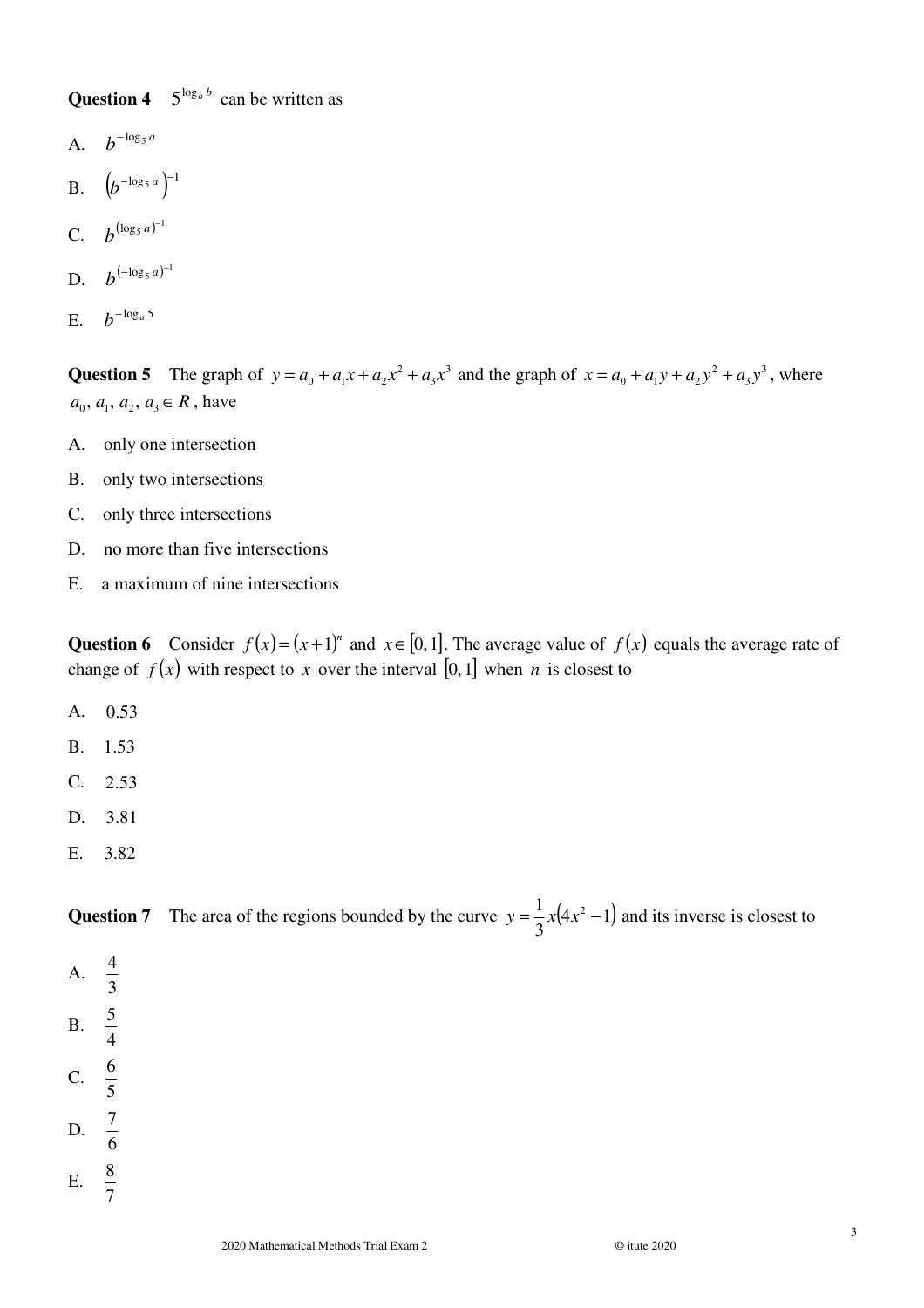**Question 8** Consider the equation  $mx = \sin \left| \frac{x}{x} \right|$ J  $\left(\frac{x}{x}\right)$ l ſ = *m*  $mx = \sin\left(\frac{x}{m}\right)$  for  $m \in R \setminus \{0\}$ . The number of solutions for *x* **cannot** be A. 1 B. 2 C. 3

- D. 5
- E. 15

**Question 9** Consider the equation  $a \cos(nx)$ *b*  $a\cos(nx) = \frac{1}{x}$  for  $a \ge b > 1$  and  $n \in R \setminus \{0\}.$ The sum of the values of  $x$  satisfying the equation is

- A. 0
- B. 1
- C. *ab*
- D. *bn*
- E.  $\infty$  or undefined

Question 10 Given  $f(a)=b$ ,  $f'(a)=b$  for  $a,b \in R \setminus \{0\}$  and  $g(x)=f^{-1}(x)$ ,  $g'(b)=f^{-1}(x)$ 

- A. *a* **B.**  $a^{-1}$ **C**.  $b^{-1}$ D. *b*
- E.  $a^{-1}b$

Question 11 Given  $b \in R$  and  $c \in R^+$ , the area of the region(s) bounded by  $y = (1-x)(x^2 + bx + c)$  and the *x*-axis is defined if

- A.  $b > c$
- B.  $c > b$
- C.  $4c > b^2$
- D. *b* ≤ −2 $\sqrt{c}$  or *b* ≥ 2 $\sqrt{c}$
- E.  $-2\sqrt{c} < b \le 2\sqrt{c}$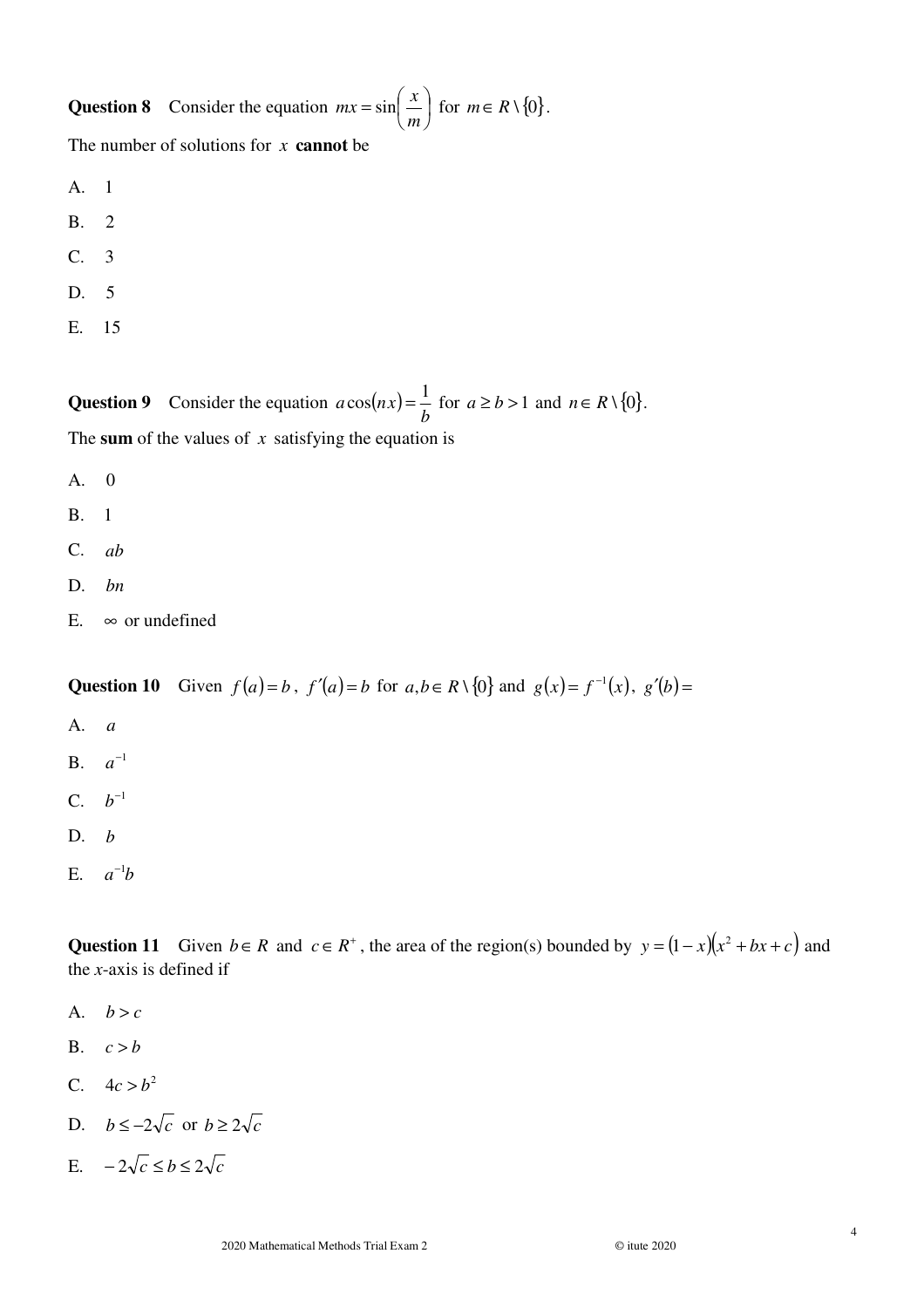Question 12 Given  $f(t+10) = f(t)$  and  $f(5 + a) = -f(5 - a)$  for  $t \in R$  and  $0 < a < 5$ , then  $f(26) =$ 

- A.  $-f(34)$
- B.  $f(-26)$
- C.  $-f(6)$
- D.  $f(14)$
- E.  $-f(-4)$

**Question 13** Consider a quadratic function with equation  $y = f(x)$  and its transformation with equation  $y = f(x+h) + k$  where  $h, k \in R \setminus \{0\}.$ 

The gradient of the common tangent to the graphs of the two functions is

- A. *k h* −
- B. *k h*
- C. *h*  $-\frac{k}{l}$
- D. *h k*
- E. not determinable without more information

**Question 14** The distance from the origin *O* to the curve  $y = \log_e x$  is shortest when

- A.  $0.65x + \log_e x = 0$
- B.  $x + 1.54 \log_e x = 0$
- C.  $0.95x^2 + \log_e x = 0$
- D.  $x^2 + \log_e x = 0$
- E.  $x^2 + 1.05 \log_e x = 0$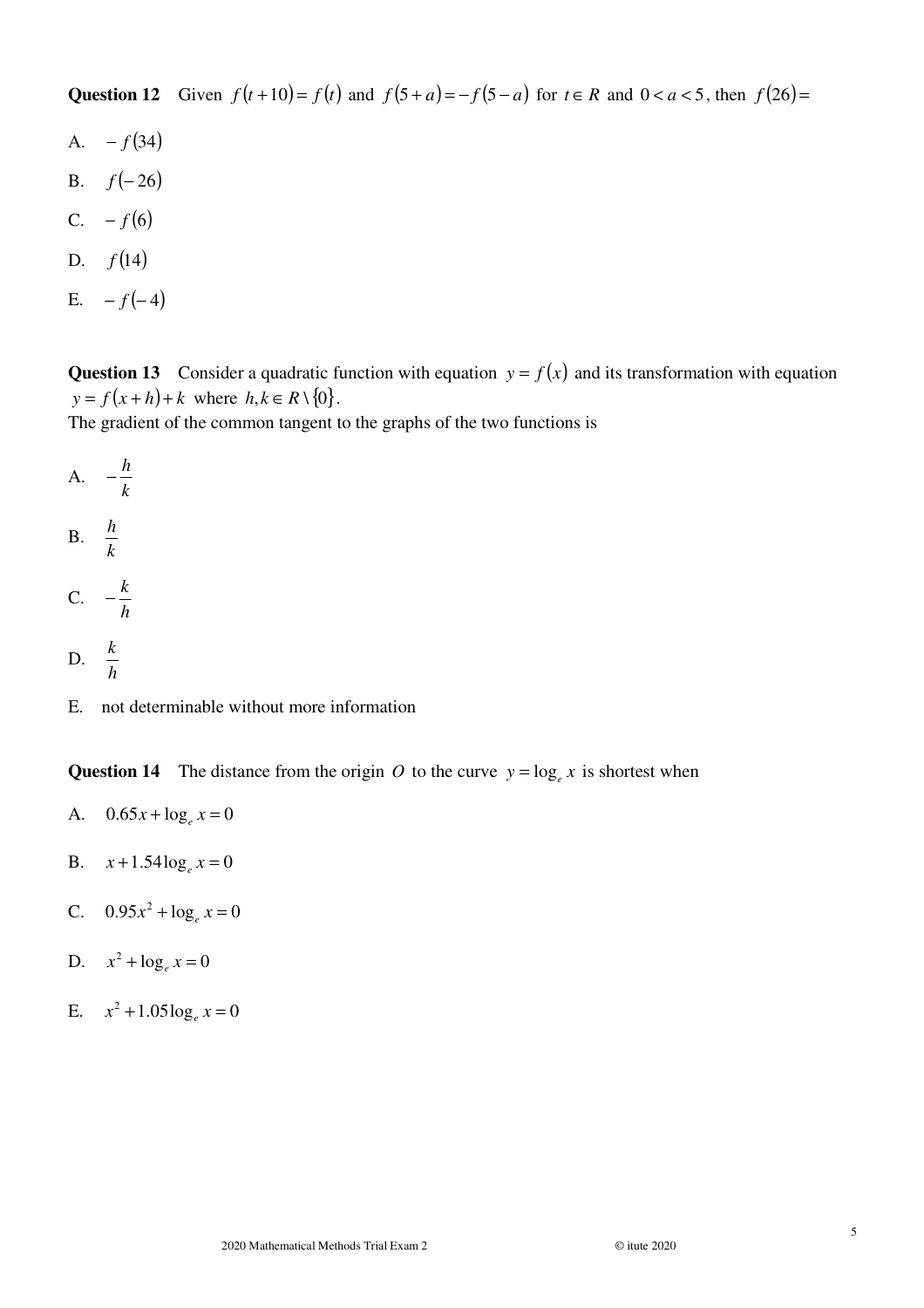**Question 15** The probability density function of random variable *X* is given by

$$
f(x) = \begin{cases} a & \text{for } 1 \le x < 2\\ \left(\frac{b-a}{2}\right)x + 2a - b & \text{for } 2 \le x < 4\\ 0 & \text{elsewhere} \end{cases}
$$

The relationship between *a* and *b* is

- A.  $a + 2b = 1$
- B.  $2a + b = 1$
- C.  $2b a = 0$
- D.  $a 2b = 0$
- E.  $a + b = 1$

**Question 16** Given 
$$
Pr(A) = \frac{1}{4}
$$
,  $Pr(B) = \frac{1}{3}$  and  $Pr(A' \cap B') = \frac{7}{12}$ , then  $Pr((A' \cup B)') =$ 

**Question 17** The probability distribution of random variable *X* is given by the table below.

| $Pr(X = x)$ | J.48 | vu | 0.20 |  |
|-------------|------|----|------|--|

A possible value of *a* is

A.  $-\sqrt{0.8}$ 

B.  $\sqrt{0.8}$ 

- C.  $-0.8$
- $D. 0.8$
- E.  $-0.4$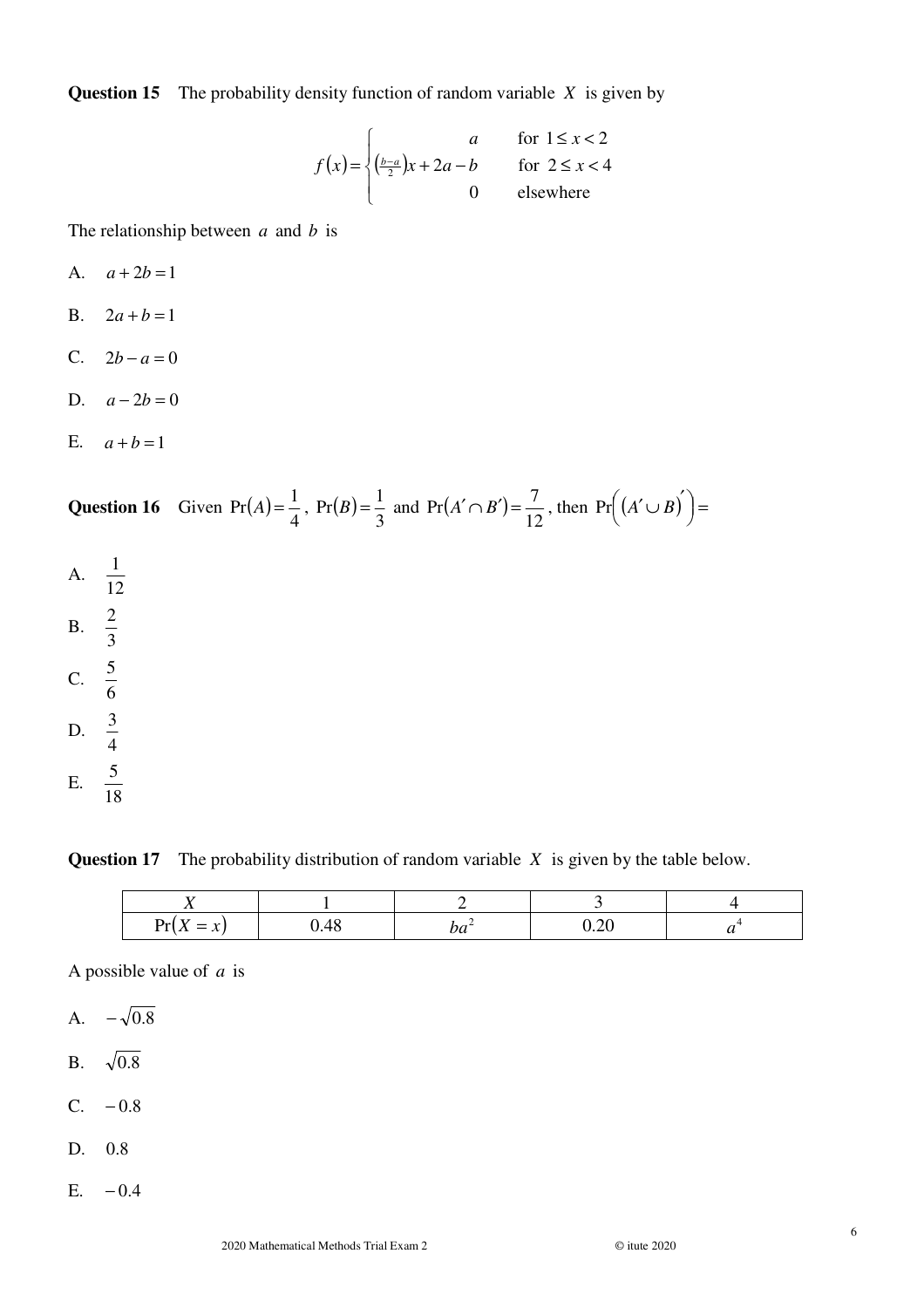**Question 18** Each face of a die is marked with a different number out of 1, 2, 3, 4, 5 and 6 for three fair dice. The three dice are rolled on a table. When the dice come to rest, the **sum** of the numbers that appear on the tops and the sides of the dice is determined.  $Pr(the sum is 58) =$ 

E. 216

**Question 19** Given population proportion  $p = 0.20$ , and 5 random samples of size 100 are taken from this large population, the probability that at least 1 of the 5 samples have  $\hat{p}$  < 0.22 is closest to

- A. 0.033
- B. 0.328
- $C. 0.609$
- D. 0.891
- E. 0.997

**Question 20** A random sample of size *n* is taken from a large population with a population proportion of certain attribute given by  $p = 0.80$ .

Let random variable *X* be the number in the sample having the certain attribute and  $Pr(X \le 1) < 0.1$ . The minimum value of *n* is

- A. 4
- B. 12
- C. 24
- D. 36
- E. 48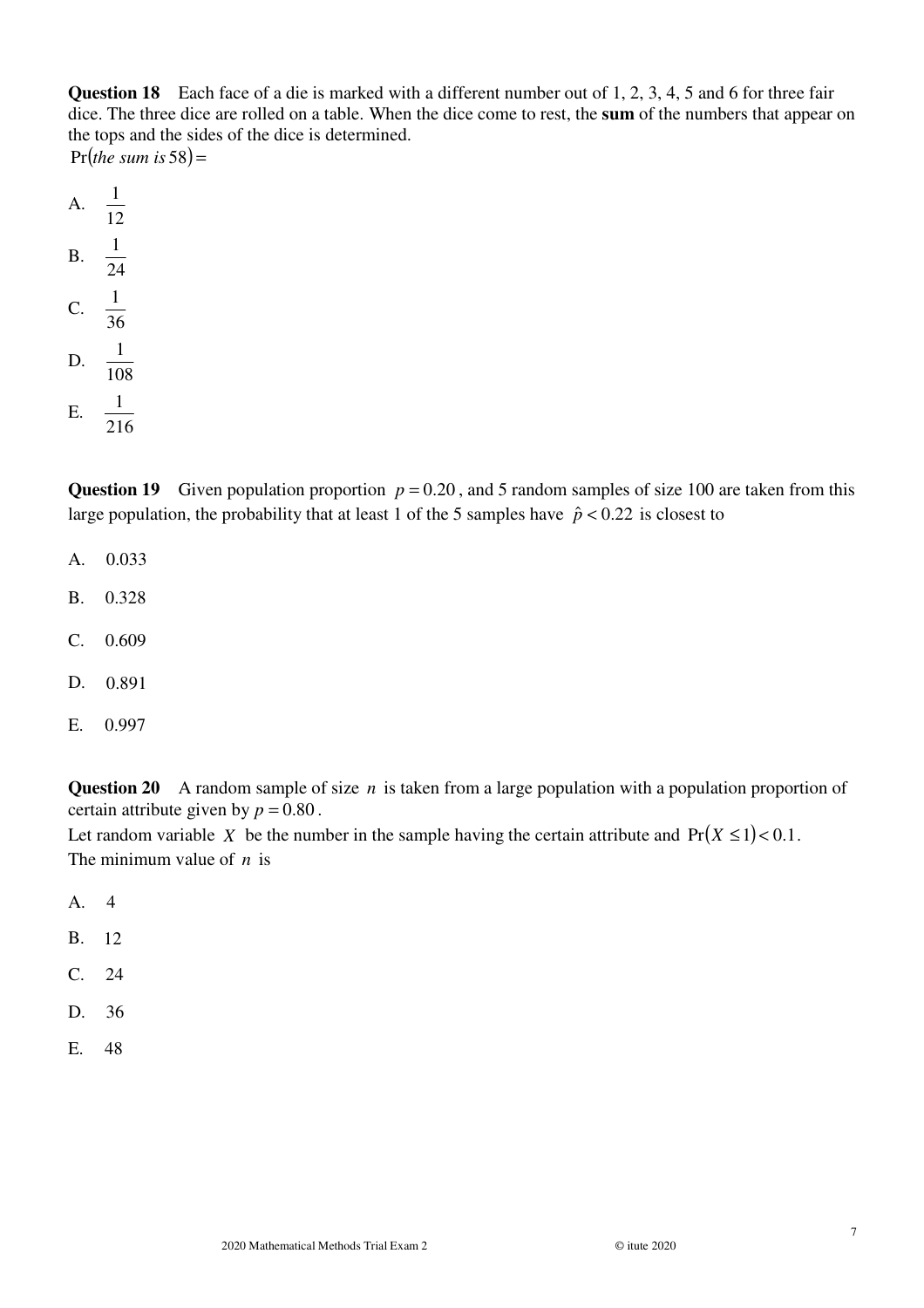#### **SECTION B**

#### **Instructions for Section B**

Answer **all** questions in the spaces provided.

In all questions where a numerical answer is required, an exact value must be given unless otherwise stated. In questions where more than one mark is available, appropriate working **must** be shown. Unless otherwise indicated, the diagrams in this examination are **not** drawn to scale.

#### **Question 1** (11 marks)

Water is drained from a vertical cylindrical tank of radius 1 m and height 2 m.

Let  $V$  (m<sup>3</sup>) be the volume of water and  $h$  (m) the depth of water at time  $t$  (min) after the start of draining. The tank is full at  $t = 0$ .



The depth of water is given by  $h(t) = \frac{2}{9} \left( \frac{10}{t+1} - 1 \right)$  $\left(\frac{10}{2}-1\right)$ l ſ − +  $=\frac{2}{3}$   $\frac{10}{1}$  - 1 1 10 9 2 *t*  $h(t) = \frac{2}{0} \left| \frac{10}{10} - 1 \right|$ .

#### **Correct all numerical answers to 3 decimal places unless stated otherwise.**

a. Determine the time taken to empty the tank. 1 mark

b. Find the magnitude of the draining rate *dt*  $\frac{dV}{dt}$  at time *t*. 2 marks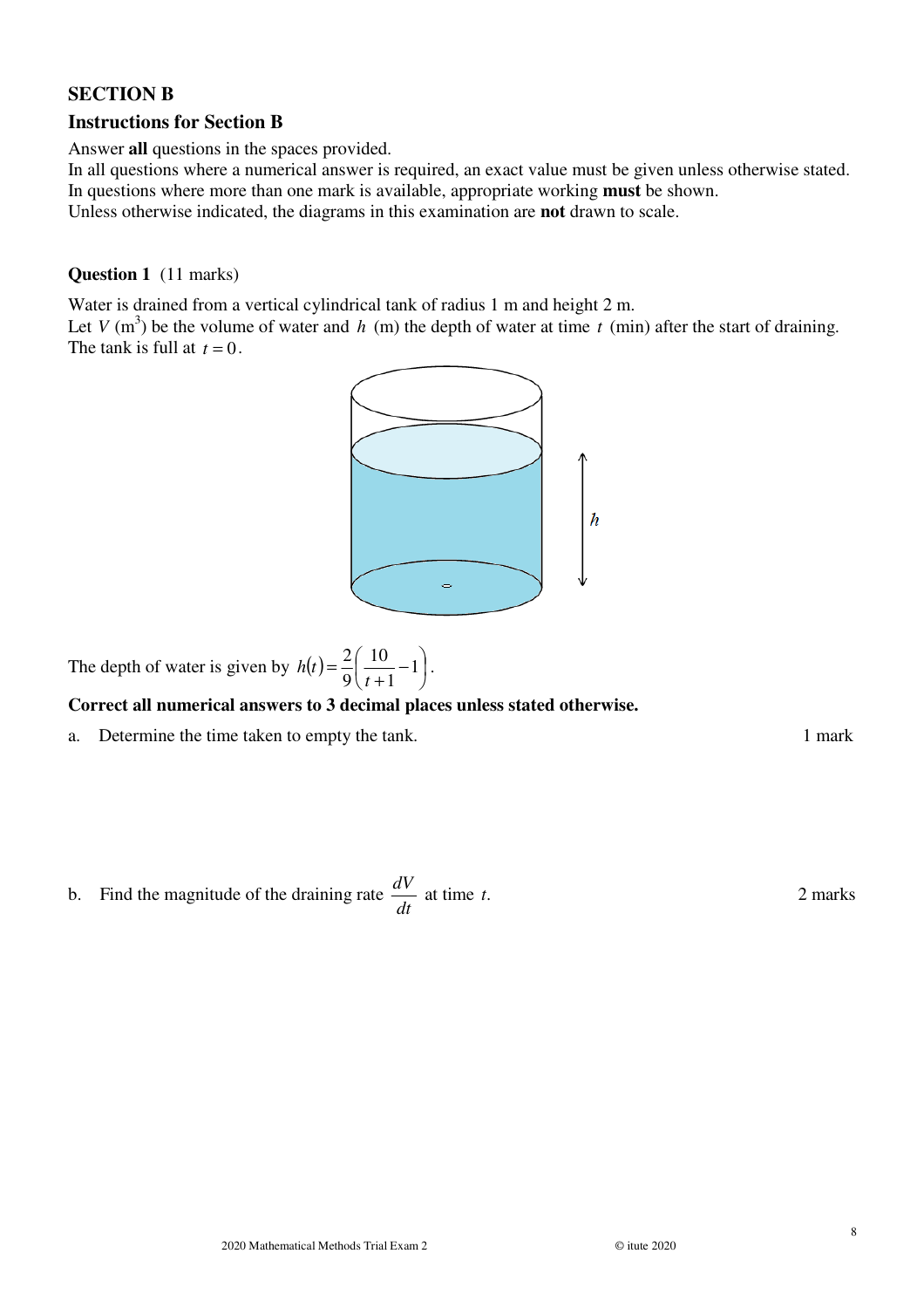c. Determine the exact magnitude of the maximum and minimum rates of draining. 2 marks

d i. If water is added at the top at a constant rate of 1  $m<sup>3</sup>$  per minute during draining (assume the same draining rate as in part b), determine the time *t* when the water level is at the lowest.

d ii. Determine the volume of water in the tank at the lowest level. 2 marks

d iii. Find the time *t* when the tank is full again and begins to overflow. 1 mark

d iv. Find the constant rate of adding water to the tank such that it is full again at  $t = 9$ . 1 mark

9

2 marks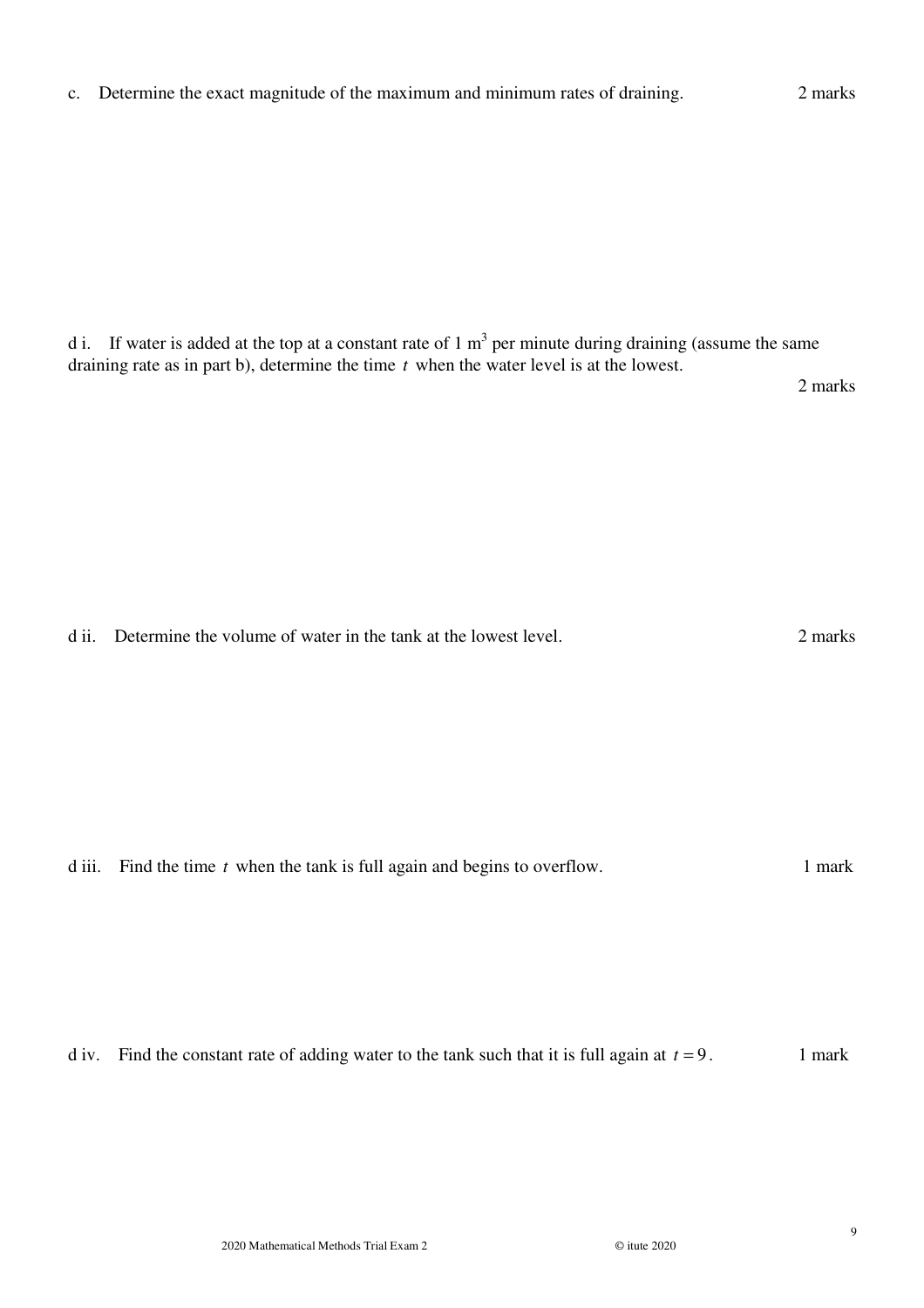#### **Question 2** (11 marks)

Two tangents are drawn from a point P to a circle centred at point O such that line segment  $OP = 1m$ .



The region enclosed by an arc of the circle and the two tangents is shaded. Let  $\angle$ POQ be  $\theta$ .

Area of a sector =  $\frac{1}{2} \times \text{angle} \times r^2$ 2  $=\frac{1}{2} \times \text{angle} \times r^2$  where angle is measured in radians

a. Show that the area of the shaded region is given by  $A = \pi r^2 + r\sqrt{1 - r^2 - r^2\theta}$  with clear explanation.

2 marks

b. Find the values of *r* such that the region *enclosed by an arc of the circle and two tangents from point* P is defined.

1 mark

. 1 mark

c i. From the diagram  $r = \cos \theta$  or  $\theta = \cos^{-1} r$ . Find  $\lim_{r \to 1} \theta$ 

c ii. Hence find  $\lim_{r \to 1} A$ 

. 2 marks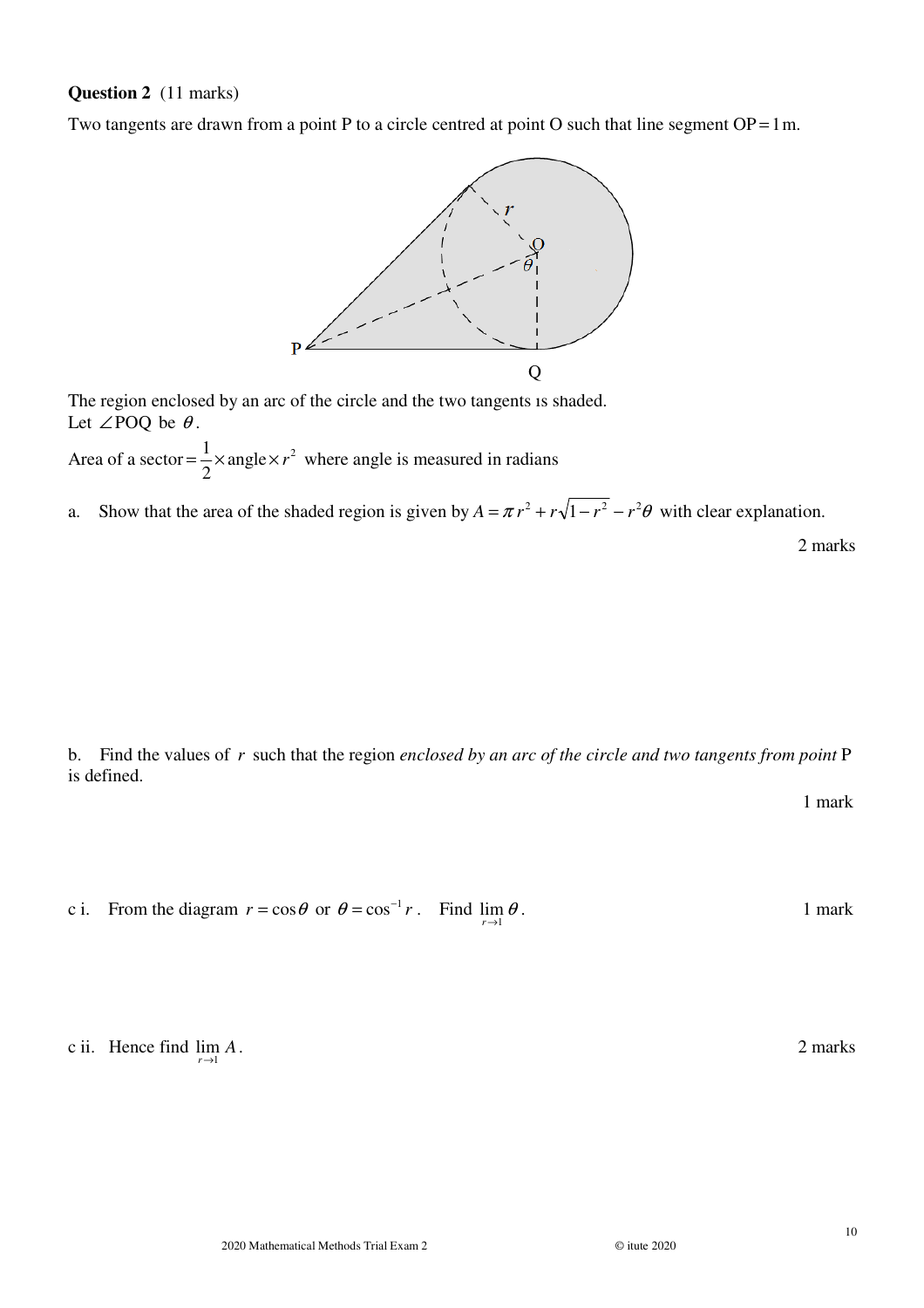d ii. Hence show/explain that  $A(r)$  is a strictly increasing function of *r*. 2 marks

e. Sketch accurately the graph of  $A(r)$ . 2 marks

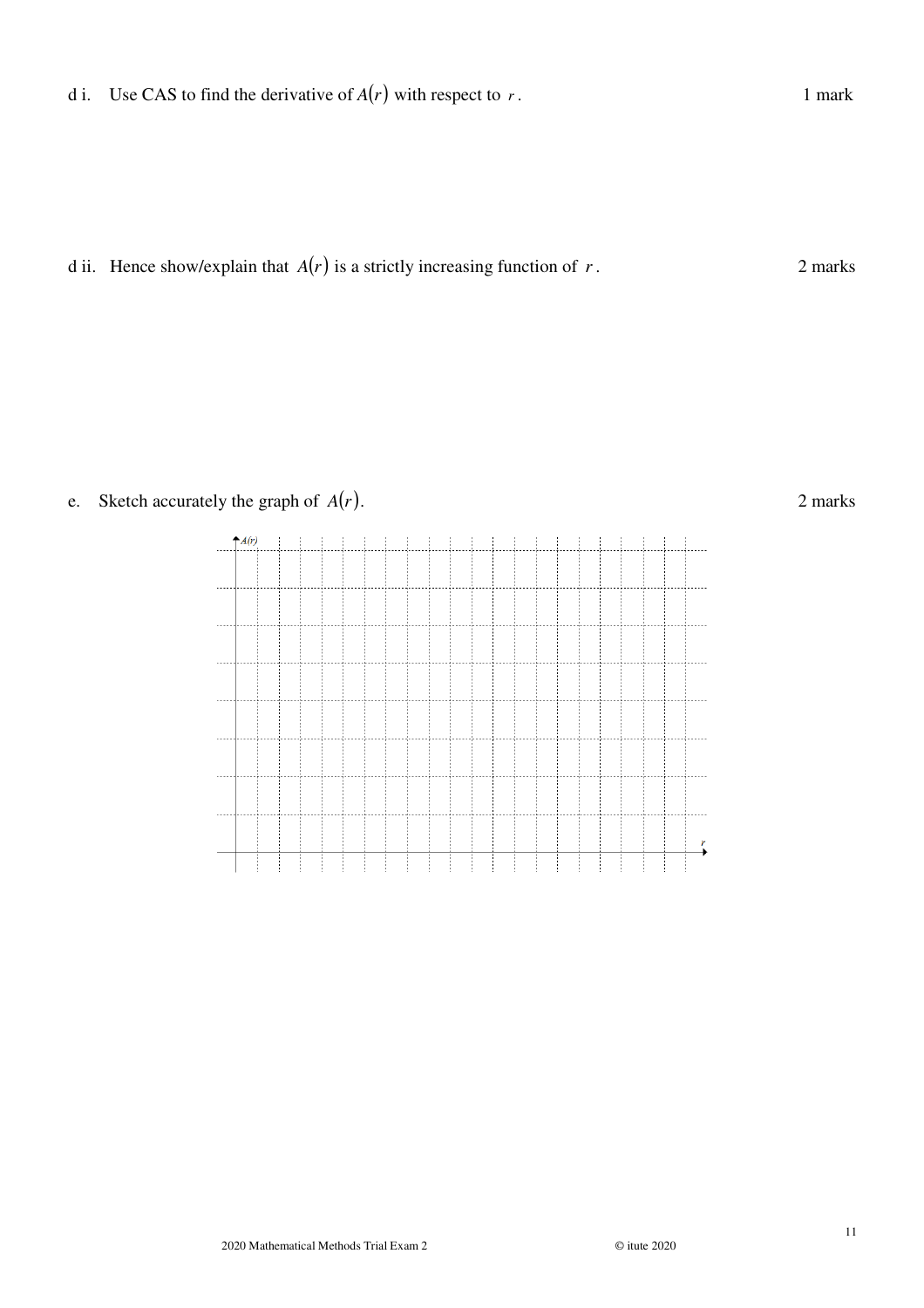**Question 3** (12 marks)

Two gear wheels are shown in the diagram below and two marked points are labeled as P and Q. The small wheel has 24 teeth and a radius of 12 cm. The large wheel has 34 teeth and a radius of 17 cm. The small wheel rotates at constant speed in the anticlockwise direction and the large wheel rotates in the clockwise direction.

At time *t* (seconds) the heights of P and Q above the floor are given by  $h_{\rm p}(t)$  and  $h_{\rm Q}(t)$  cm respectively.  $h_P(0) = 20$ ,  $h_Q(0) = 34.95$ , and point Q complete one revolution in 12 s, i.e.  $h_Q(12) = 34.95$ .



a. Given  $h_0(t) = 12\sin(mt) + 34.95$ , show that  $m \approx 0.5236$ . 1 mark

b. Given  $h_p(t) = 17\sin(nt) + 20$ , show that  $n \approx 0.3696$  2 marks

c. Expressed  $h_p$  in the form  $h_p(t) = a\cos(k(b-t)) + c$  where  $a, k, b, c \in R \setminus \{0\}$ . 2 marks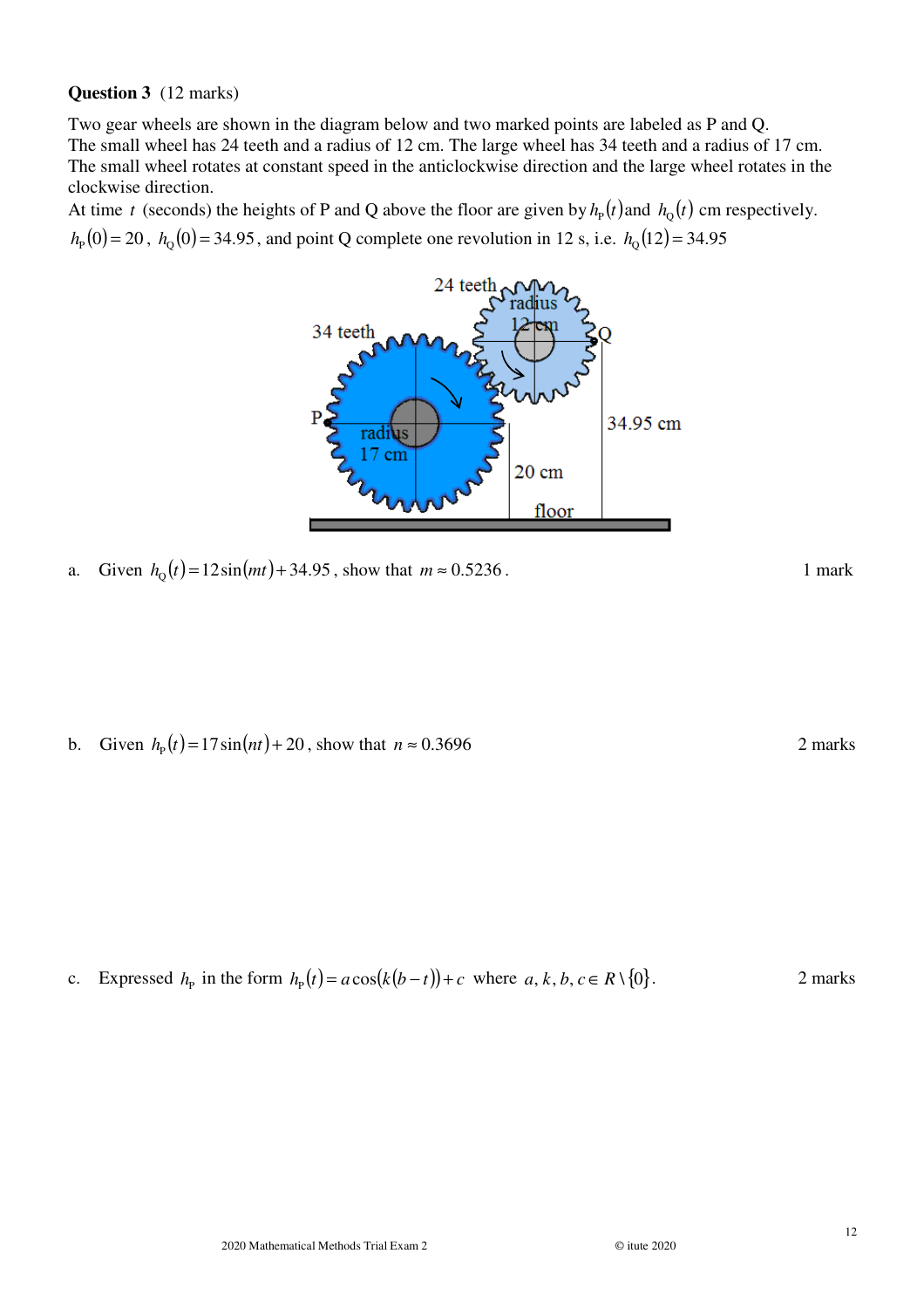d. Determine  $h_0(5)$ , correct to 2 decimal places. 1 mark

e. Determine the time *t*, correct to 2 decimal places, when  $h<sub>P</sub> = 30$  for the first time. 1 mark

f. Determine the time *t* , correct to 2 decimal places, when points P and Q are together for the first time.

3 marks

g. Determine the exact length of the time interval between two consecutive occasions when points P and Q are together.

2 marks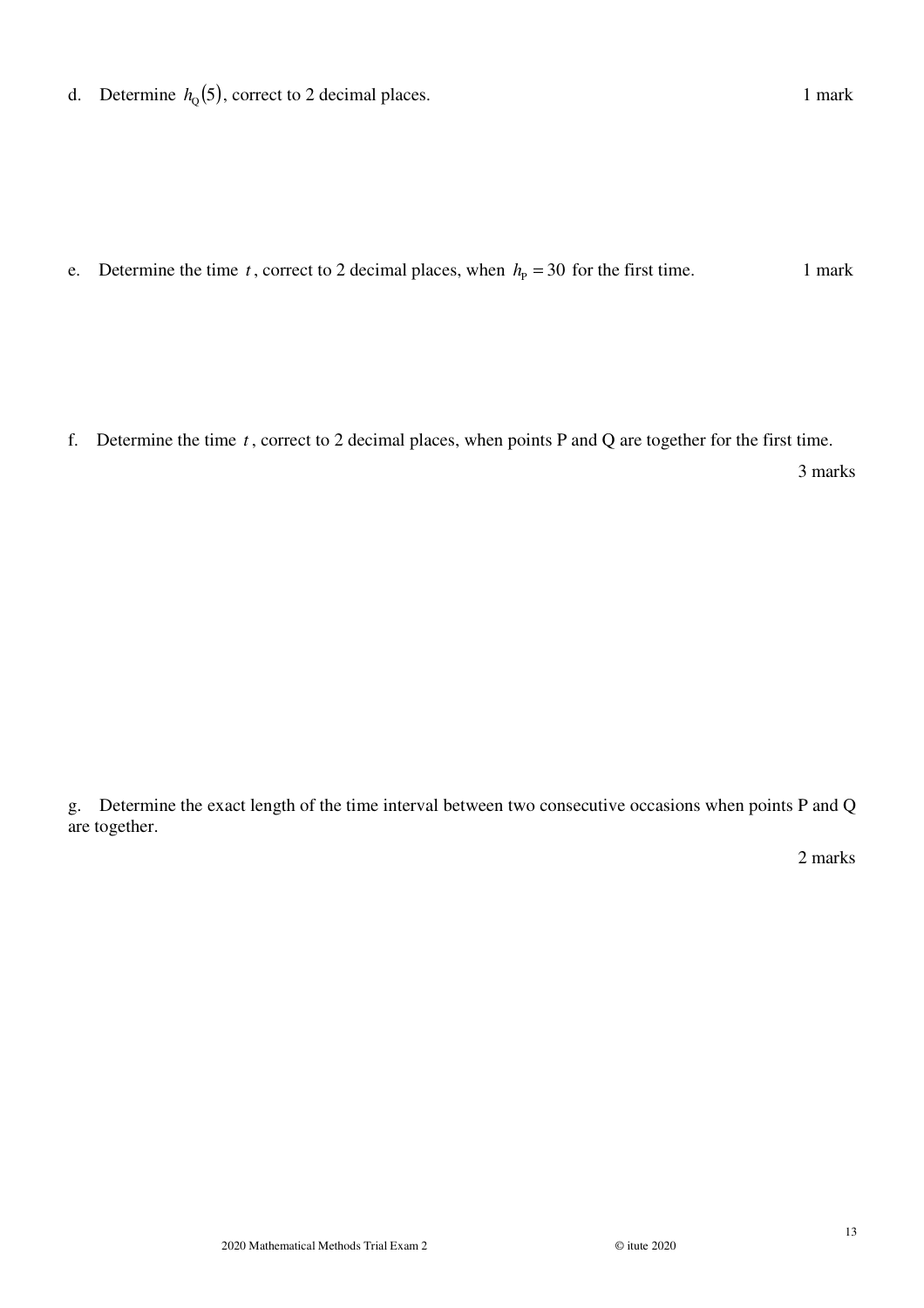#### **Question 4** ( 13 marks)

A sketch of a square block of land of side 40 m is shown below. Curve A is the transformation of  $y = e^x$ and curve B is the inverse of curve A.



a. Let the equation of curve A be  $y = 5e^{(\frac{x}{3}-2)} + 5$  after applying the transformation *T* to the equation  $y = e^x$ , where

$$
T\left(\begin{bmatrix} x \\ y \end{bmatrix}\right) = \begin{bmatrix} a & 0 \\ 0 & b \end{bmatrix} \begin{bmatrix} x \\ y \end{bmatrix} - \begin{bmatrix} c \\ d \end{bmatrix} \text{ and } a, b, c, d \in R
$$

Find the values of *a*, *b*, *c* and *d*. 2 marks

b. Write down the equation of curve B in the form  $y = f(x)$ . 1 mark

c. State the domain and range of curve B. 2 marks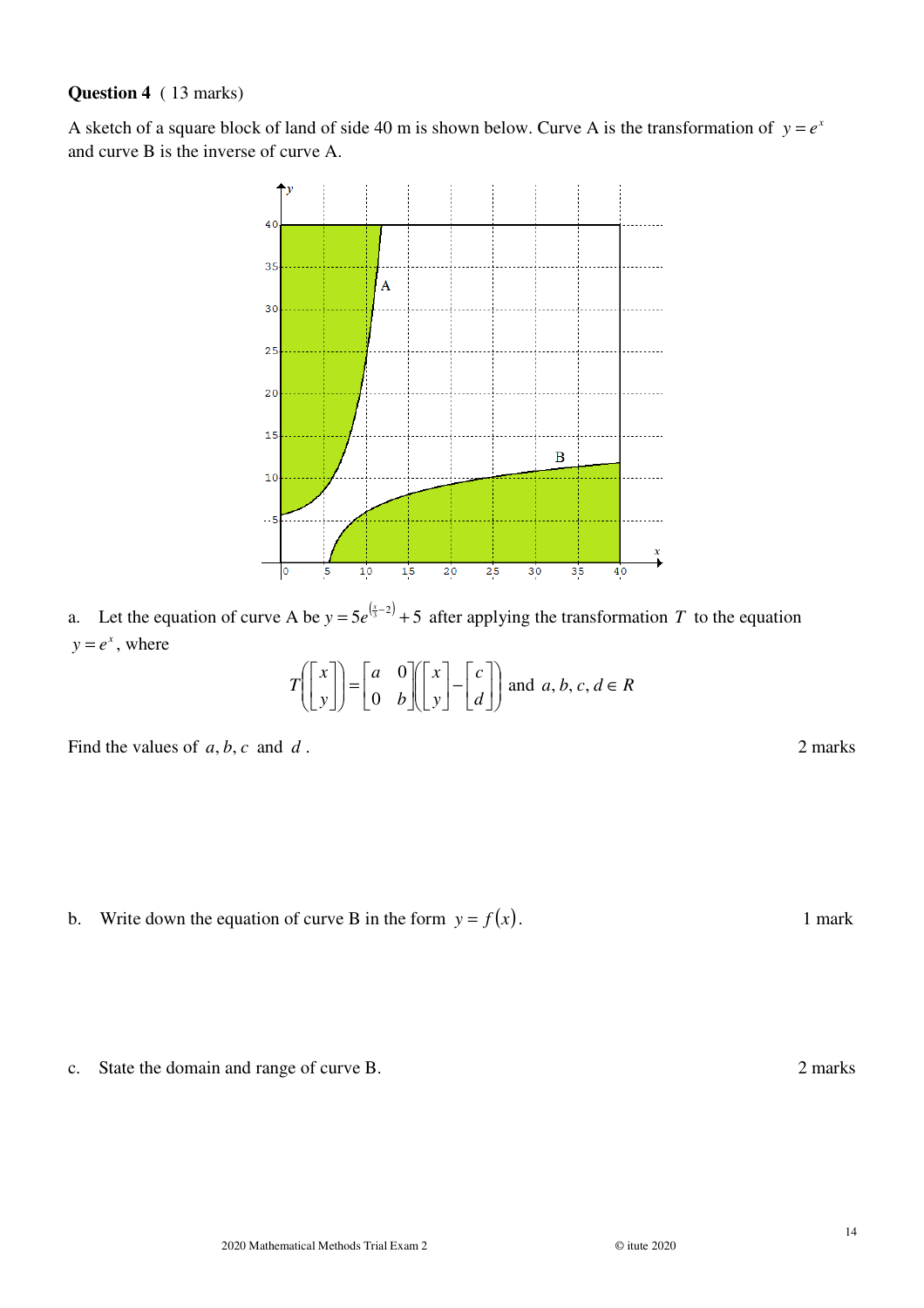e. Determine the area of the ground in the square block of land between curve A and curve B. Correct your answer to 2 decimal places. 2 marks

The largest circle that can be drawn on the ground in the square block of land between curve A and curve B has its centre at point  $(p, p)$  and touches curve A at point  $(a, b)$  where  $p, a, b \in R^+$  satisfying

$$
b = 5e^{\left(\frac{a}{3}-2\right)} + 5
$$
\n
$$
(p-a)^2 + (p-b)^2 = (40-p)^2
$$
\n
$$
\frac{p-b}{p-a} = -\frac{3}{5}e^{\left(2-\frac{a}{3}\right)}
$$
\n(3)

f. Show that equation (3) above is true. 2 marks

g. Solve the above simultaneous equations by CAS to determine the value of *p* . Correct your answer to 2 decimal places. 1 mark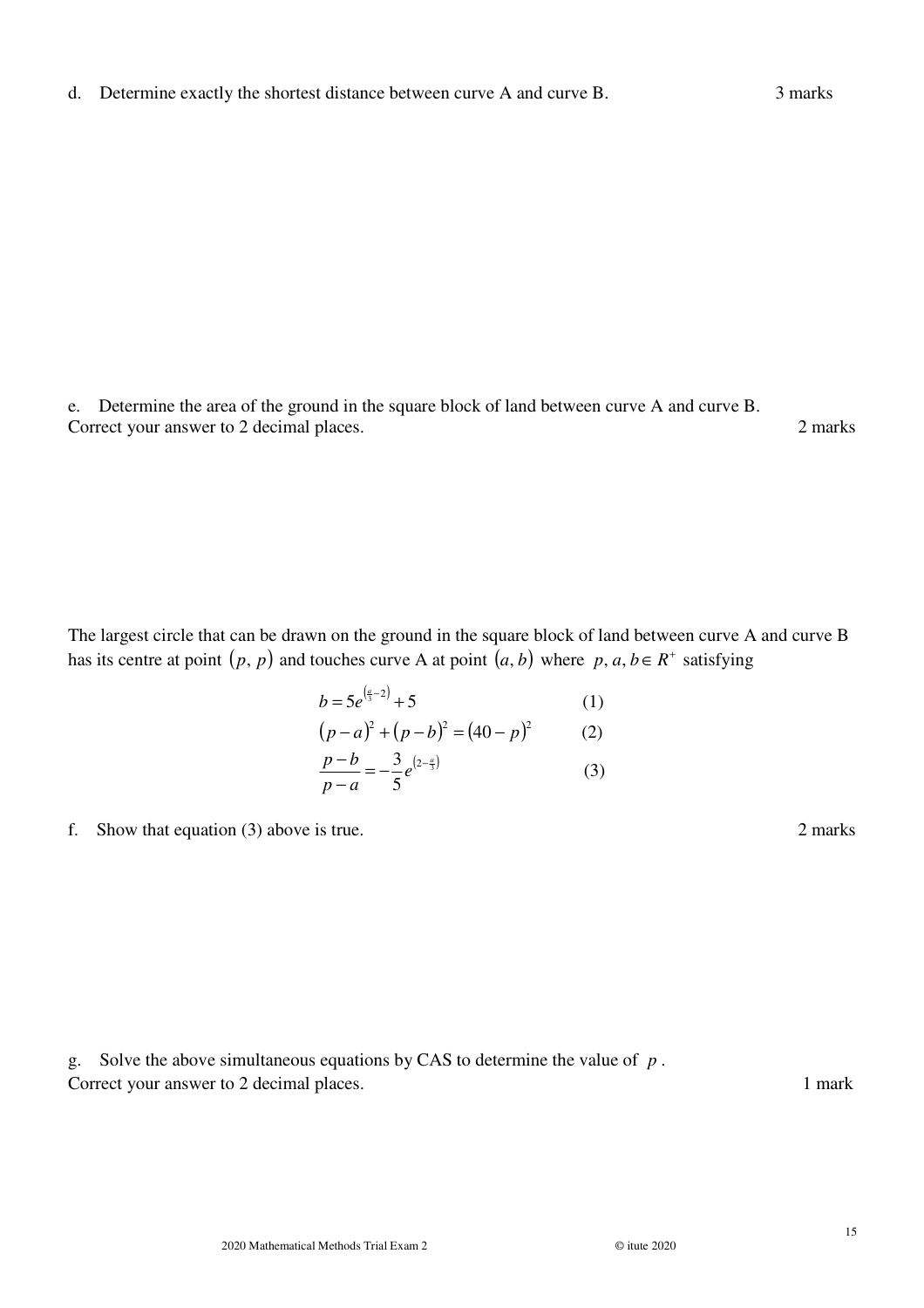#### **Question 5** (13 marks)

The following graph of  $y = f(t)$  is to be dilated from the horizontal axis by a factor k so that it can be used as a probability density function. The image after the dilation has equation  $y = k f(t)$ .



The probability density function  $y = kf(t)$  is used to find the probability of a 7:30 am (Monday to Friday) bus from Company A arriving late at the bus stop by *t* minutes. There is also a 7:35 am bus from Company B, which has the same probability density function  $y = k f(t)$  for lateness.

b. If a student arrives at the bus stop at 7:35 am, what is the probability (correct to 4 decimal places) she catches the 7:30 am bus from Company A?

2 marks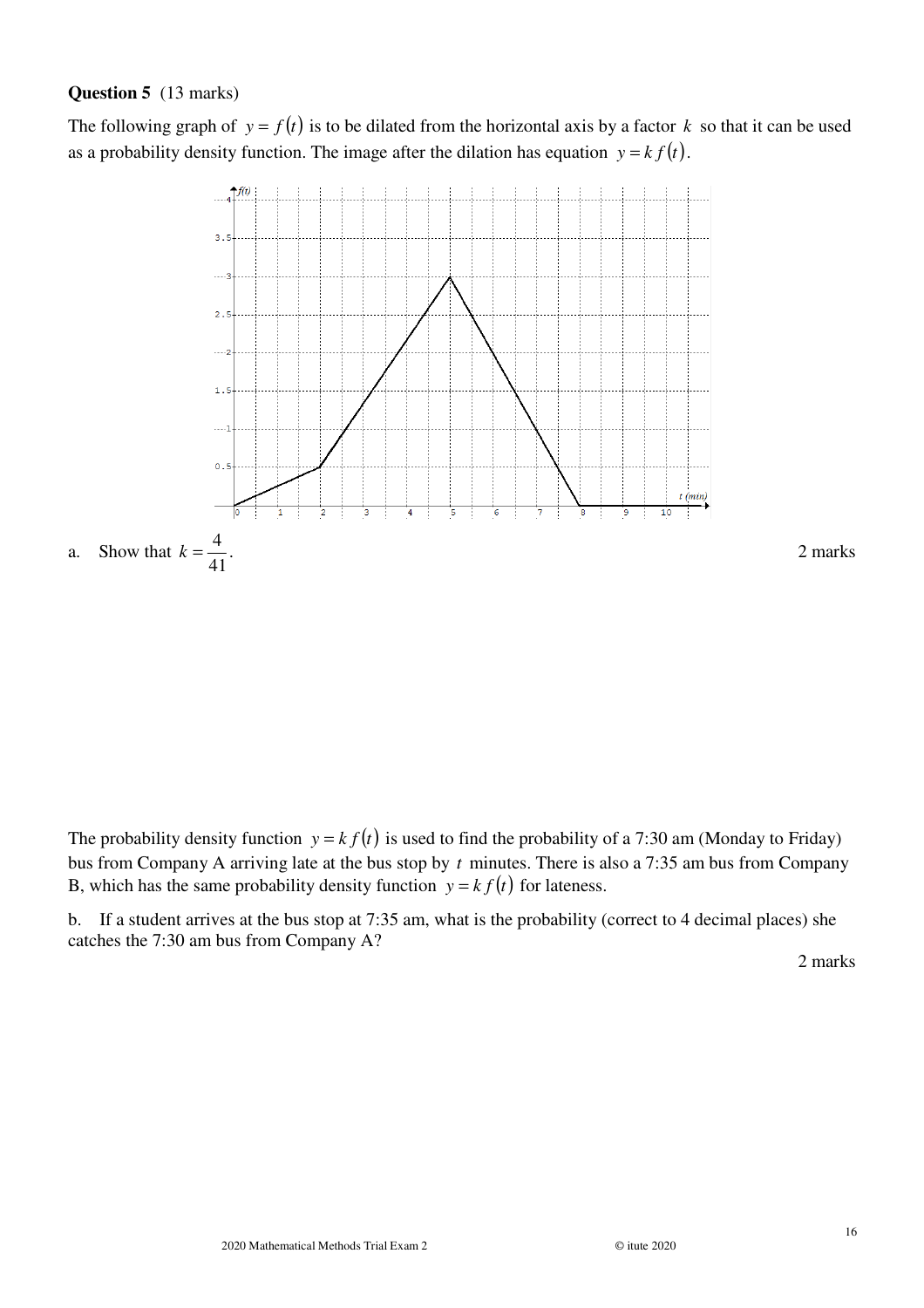c. If the student arrives at the bus stop at 7:37 am, what is the probability (correct to 4 decimal places) she will miss either bus?

d. Find the probability (correct to 4 decimal places) that the 7:30 am bus from Company A is late by more than 5 minutes at least two days in a week from Monday to Friday.

1 mark

e. Show that the mean late time of the 7:30 am bus from Company A is 123  $\frac{575}{122}$  min. 2 marks

f. Calculate the probability (correct to 4 decimal places) the 7:30 am bus from Company A is late for more than 123  $\frac{575}{122}$  min. 1 mark